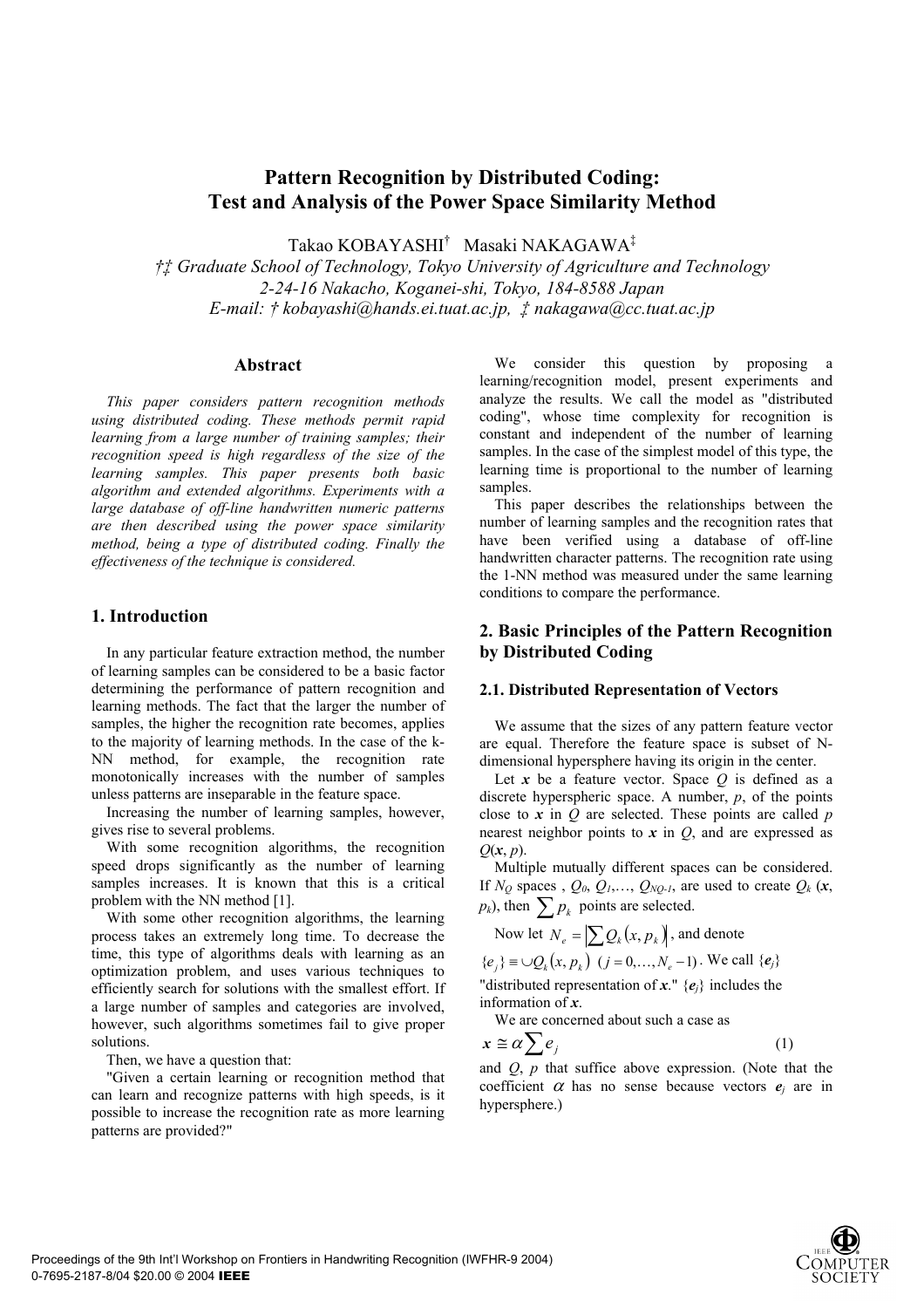#### **2.2. Mathematical background**

We introduce mathematical background for pattern recognition by distributed representation .

Let *S* be a N-dimensional hyperspherical space. Choose one vector *v* in *S*.

Let  $W_N(\theta) = \{u \mid (u, v) / |u| \cdot |v| \le \theta, u \in S\}$ . Then  $W_{N}(\pi) = S$ .

The value of  $W_y(\theta)/W_y(\pi)$  ranges from 0 to 1, and grows larger and larger as  $\theta$  grows. For larger N, it rises sharply when  $\theta$  is near  $\pi/2$ . This fact is called as "Tendency to Orthogonality" [2].

Given points  $x_1$ ,  $x_2$ , a value of  $|(\cup Q_k(x_i, p_k) \cap (\cup Q_k(x_i, p_k))|$  can be a measure for similarity. From the tendency to orthogonality in high dimensional spaces, the value is more reliable when the distance between  $x_i$  and  $x_2$  is near.

Based on this fact, we can constitute such a data structure for pattern recognition that there always exist learning patterns close to an unknown input pattern.

If points are distributed randomly in the space, the probability that points exist in certain local region depends on the average density in the region. If the distribution is dense, there exist points statistically stably.

Thus, we can take a strategy that a large number of learning samples should be prepared in order to have sufficient density.

#### **2.3. Power Space Similarity Method**

To employ the distributed representation, the original feature vector space can be any space as far as it is a hypersphere, and the space *Q* and the number *p* can be selected in numerous different ways.

In this paper, we adopt a method that we call "power space similarity method" [3]. It is a distributed representation defined as follows:

$$
x \in N!^{\pm}, \ Q_{k} = {}_{N}C_{1}^{\pm}, ..., {}_{N}C_{N-1}^{\pm},
$$

where,

$$
N!^{\pm} \equiv \{x = (x_0, x_1, \cdots, x_{N-1}) \mid
$$
  
\n
$$
x_i \in \{2k - N + 1\} (k = 0, \cdots, N - 1), x_i \neq x_j (i \neq j) \}
$$
  
\n
$$
N! \sum_{k=1}^{N} x_k = \{x \mid x \in \{-1, +1\}^N, |x| = 2k - N\}
$$

The nearest neighbor points  $x_0$ ,  $x_1$ , ...,  $x_{N-1}$  from x to  $_{N}C_1^{\pm}, _{N}C_2^{\pm}, \ldots, _{N}C_{N-1}^{\pm}$  are obtained respectively.

A basic algorithm for pattern recognition using the distributed representation can now be discussed. Because  $Q(x, p)$  is a subset of  $Q$ , it is the element of the powerset  $2^{\circ}$ . Namely,  $O(x, p)$  can be expressed as an element of  ${0,1}^{|\mathcal{Q}|}$ . If such binary vectors are created from spaces  $\mathcal{Q}_k$ (there are  $N_Q$  spaces), a very high-dimensional binary



**Figure 1. High-dimensional single-layer discriminant function model shown in the form of a distributed representation.** 

vector can be created by arraying all these vector elements. This binary vector is expressed as follows:

*b* =  $(b_i)$  ∈  $\{0,1\}^{\sum |Q_k|}$ 

This is to map  $x$  into a very high-dimensional space. When  $x$  is mapped into a very high-dimensional space whose dimension is higher than the number of samples, it always becomes linearly separable. Therefore, it is possible to build a linear discriminant function with the input layer of  $\sum_{k} |Q_k|$  and the output layer of  $N_C$ elements (See figure 1.). The category is defined as  $C_i$  $(j=0, \ldots, N_C-1)$ .

To recognize an unknown pattern *x x* is converted to *b*, and the following equation is calculated:

$$
score(x, C_j) = \sum b_i w_{ij} \tag{2}
$$

Category  $C_k$  with satisfying  $k = argmax\{score(x, C_i)\}$ is the result of recognition.

*score*( ) is equivalent to similarity. In this structure, the weight coefficient  $w_{ij}$ , that allows learning samples to be recognized completely can be determined by performing the following steps:

Set all  $w_{ii}$  to 0. Convert a learning sample x that belongs to category  $C_i$  to *b*. If the element  $b_i$  of *b* is 1, set  $w_{ii}$  to 1. Perform this procedure on all learning samples. Full marks are always obtained regarding learned patterns. Therefore, right answers are always obtained except a case in which full marks are obtained to two or more categories.

The dictionary only has to memorize information on *i*, *j* of  $w_{ii} = 1$ . Calculation of the score only require to judge whetherr  $w_{ij}$  is 0 or 1 for such *i* as  $b_i = 1$ . If the number of learning samples is defined as  $N_L$ , there exists an algorithm such that the learning time for the dictionary  $O(N_e \times N_l)$  and its recognition time is  $O(N_e)$ . The size of this dictionary is not more than  $O(N_e \times N_L)$ . That is, the learning time is proportional to the number of learning

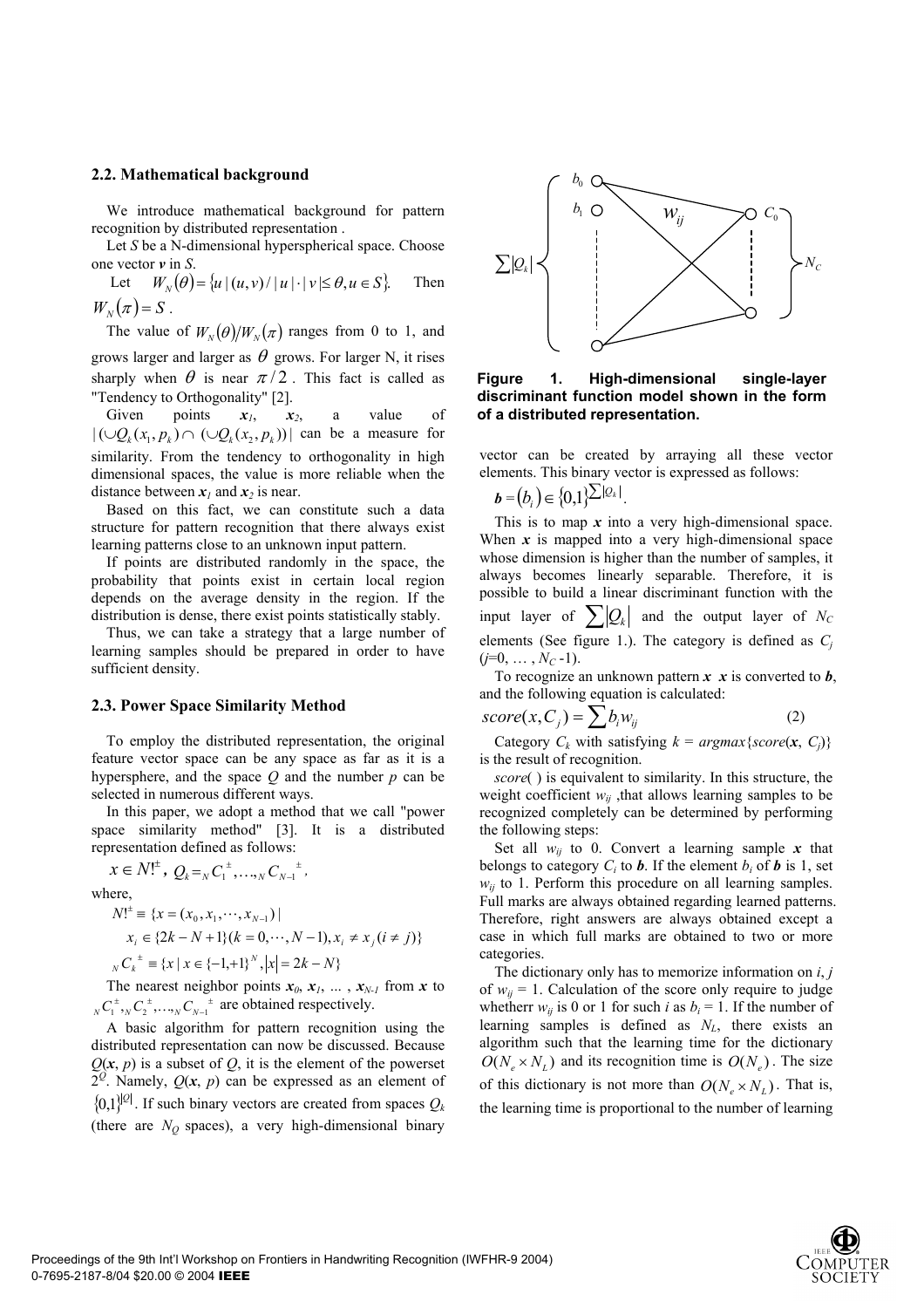samples, and the recognition time is constant, independently of the dictionary size.



**Figure 2. Preparation of the feature vector for a handwritten numeral pattern.** 

(1) Quantization of a real value vector to a vector in *N!* <sup>6</sup> )710,490,300,150,120( ∈= *Rv* a *x* −−−= + )5,3,1,1,3,5( ∈++ *6!* (2) Distributed representation of *x* <sup>±</sup> ∈+−−−−−= <sup>161</sup> )1,1,1,1,1,1( *Ce* <sup>±</sup> ∈++−−−−= <sup>262</sup> )1,1,1,1,1,1( *Ce* <sup>±</sup> ∈+++−−−= <sup>363</sup> )1,1,1,1,1,1( *Ce* <sup>±</sup> ∈++++−−= <sup>464</sup> )1,1,1,1,1,1( *Ce* <sup>±</sup> ∈+++++−= <sup>565</sup> )1,1,1,1,1,1( *Ce* ∑= = 5 *j* 1 *<sup>j</sup> ex* (3) Mapping to binary vector space *e*<sup>1</sup> ∈{(-1,-1,-1,-1,-1,+1), …,(+1,-1,-1,-1,-1,-1)} *e*<sup>2</sup> ∈{(-1,-1,-1,-1,+1,+1), (-1,-1,-1,+1,-1,+1), …, (+1,+1,-1,-1,-1,-1)} …. *b*=(1000001000000000000001000000000000000000010 0000000000000100000) <sup>∑</sup> <sup>∈</sup> <sup>±</sup> <sup>6</sup>*Ck* }1,0{

**Figure 3. A numerical example of distributed coding.**

## **3. Recognition Experiment**

#### **3.1. A Basic Method for Handwritten Numerals**

The relationships between the number of learning samples and the recognition rates were studied using handwritten numeral patterns.

This database contains 19,000 samples for each of ten numerals. The total number of samples is 190,000. The database contains so many samples that it is suitable for experiment in this paper.

Figure 2 shows how a feature vector is created. The original pattern is a binary image as shown in figure 2(a). The original pattern is eroded gradually and it is also dilated and all the patterns are then superimposed to create a multi-valued pattern as shown in figure 2(b). The pattern is then divided into small grids of equal size, the number of which is defined as N. The sum of pixel values from each grid is arrayed to form a vector as shown in figure 2(c).

Next, an N-dimensional real number vector created in this way is quantized to a vector in *N*!. Thus the feature vector is obtained. Then, it is expressed as a distributed representation, as explained in section 2.3. Figure 3 shows a numerical example applying distributed coding. (Although 6-dimensional vector space is used in the figure, larger dimension is used in practice.)



**Figure 4. Relationships between the number of learning samples and the recognition rate.** 

We tested the cases when the numeral pattern is partitioned into 3x5, 4x6 or 5x7. So the dimensions of feature vectors are 15, 24, or 35 respectively. Figure 4 shows the results.

For N=15, learning saturation has occurred since the dimension is too small. When N=24, saturation is about

to occur as the number of learning samples increases. When N=35, saturation is not observed with the given

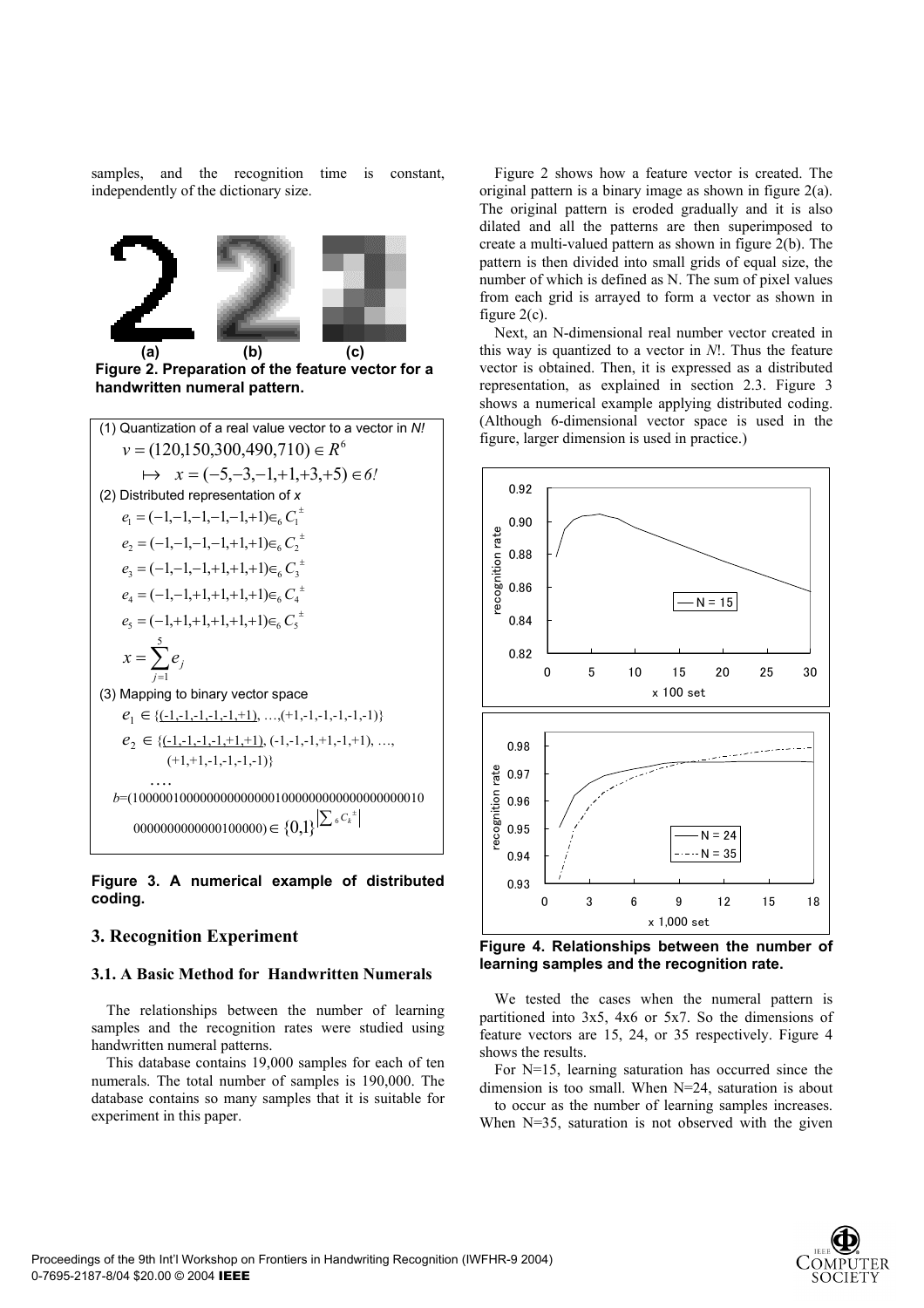number of samples. If the number of samples is increased, the recognition rate seems to improve further. To differentiate it from the improved method, which is mentioned below, the basic algorithm presented in section 2.3 is called "type-0".

#### **3.2. Improved Weight Coefficient**

Because the structure of this method is characterized by the high-dimensional linear discriminant function shown by equation (2), we can adjust the weight coefficient *w*. In this section, we take the approach called "ensemble learning" [4].

It is here assumed that an adequate number of samples exist according to the true distributions. Samples, the number of which is defined as  $N_L$ , are drawn randomly to make a dictionary. By repeating the process of drawing *NL* samples, we can obtain a multiple number of dictionaries. Each of these dictionaries is used to recognize an input pattern, and the total of scores given by all the dictionaries is considered in the final result of recognition. The recognition rate is usually better than that obtained by using only a single dictionary.

If a pattern  $x$  is taken randomly from a category  $C$  to make a dictionary and if *x* is converted to  $\mathbf{b} = (b_i)$ , we have the equation shown below, provided that the probability that  $w_{ij}$  is equal to 1 is  $p_{ij}$ :

 $p_{ij}$  = Pr(*b<sub>i</sub>*=1 and *C*= *C<sub>i</sub>*).

This ultimately leads to one linear discriminant function that has  $1 - (1 - p_{ij})^{N_L}$  as its weight coefficient  $w_{ij}$ (see Figure 5).

This makes it possible to achieve the same recognition speed as the type-0 algorithm without increasing the memory area.

In practice, however, a true probability of occurrence *pij* cannot be obtained. Because an approximate value  $\hat{p}_{ii}$  can be obtained from a group of samples, this approximate value must be used. To determine an optimum *NL*, test patterns must be prepared in addition to learning samples. The value *NL* that allows the recognition rate to reach a maximum value is adopted.

Figure 6 (a) shows the recognition rates measured in the experiment with N=24, where the same learning samples were used, as mentioned in section 3.1. It is evident that the recognition rates obtained using this approach are better than that obtained using type-0. The recognition rates obtained using the 1-NN method are also shown for the purposes of comparison.

If the results are compared, based on the same number of learning samples, the recognition rates obtained using the NN method are better than those obtained using other methods.



**Figure 5. Dictionary structure with a score equivalent to the average score given by many dictionaries.**



**(b)** 

**Figure 6. Comparison of the recognition rates by type-0, type-1, and the NN method.** 

x 1,000 set

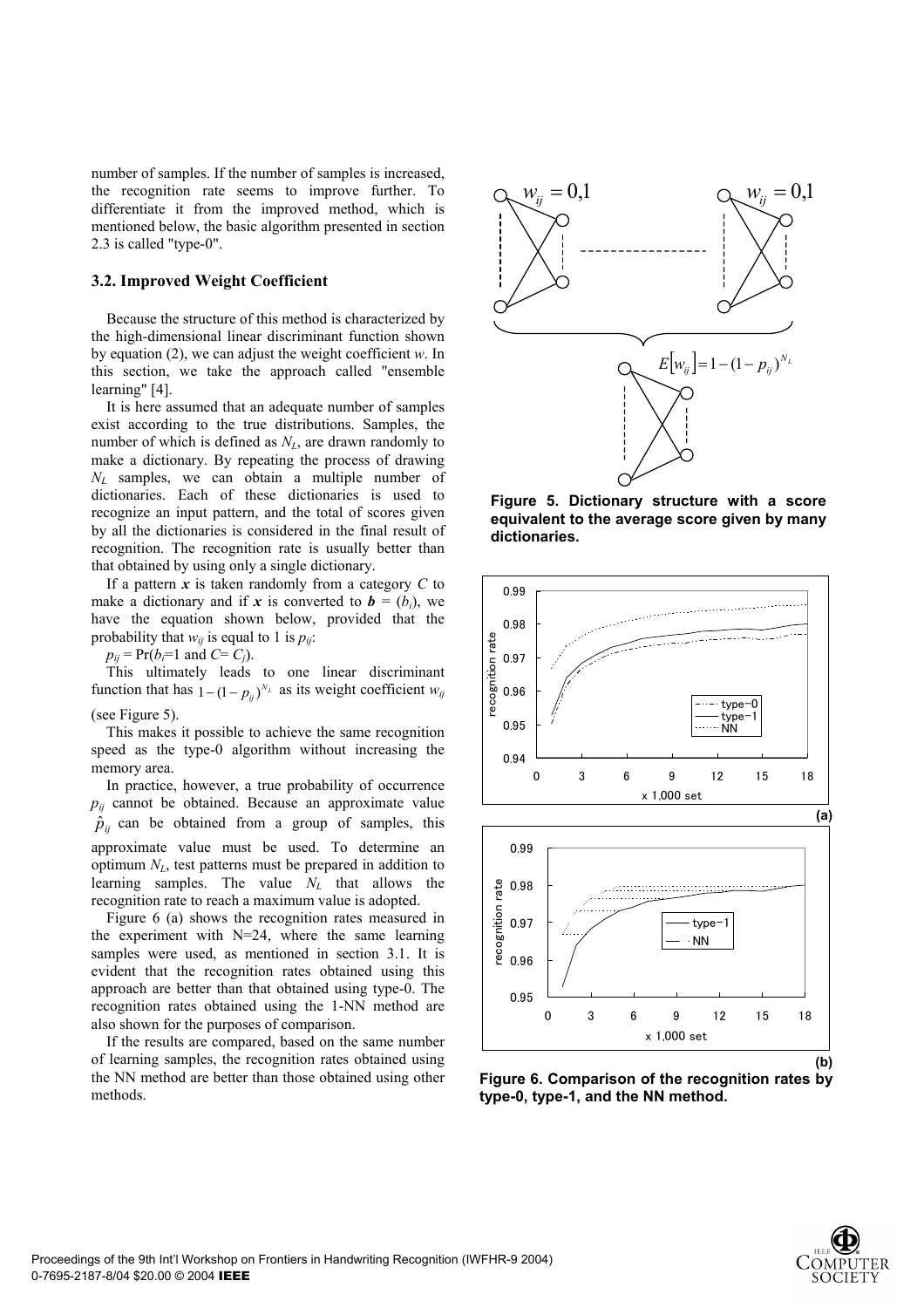If a larger number of samples are used when employing this method, the resultant recognition rates can be improved to the level of those obtained using the NN method. Figure 6 (b) shows that the recognition rates obtained using the NN method with employing 1,000 to 5,000 sets are equivalent to those obtained using the type-1 with 3,000 to 18,000 sets.

This structure adjusts the weight coefficients with probability-of-occurrence functions and is defined as the "type-1" algorithm.

### **3.3. Further Improvement**

Another feasible approach is to upgrade the learning function by adjusting the weight coefficients for wrong learning patterns, considering the distributions of each category.

Based on this approach, an attempt was made to optimize the weight coefficients by using AdaBoost [5] [6], a typical method of upgrading learning functions.

In measuring recognition rates using this approach, the same experimental patterns were used, N was set to 24, and 9,000 sets were used for learning, with various learning parameters being tried. Using a particular set of parameters, the recognition rate was 97.85%. It was verified, therefore, that the recognition performance of this method could be increased to be greater than that of type-0 and type-1.

A method of successively updating the weight coefficients in some manner is defined as the "type-X" algorithm.

**Table 1. Recognition rates of each method with N=24 and 9000 set samples.** 

|           | Recognition rate |  |
|-----------|------------------|--|
| type-0    | 0.9741           |  |
| type-1    | 0.9767           |  |
| type-X    | 0.9785           |  |
| NN method | 0.9830           |  |

#### **3.4. Speed**

In the recognition process using distributed coding, the value of  $w_{ii}$  is searched for in a dictionary of  $b_i = 1$ . That is, the recognition process is completed by performing the search and then performing additions of  $(N - 1) \times N_c$ times.

Using the 1-NN method, inner products generated from all learning samples must be calculated. Therefore, the recognition process is completed by performing multiplications and additions of  $N_L \times N$  times. To increase the speed of the NN method, various techniques are proposed (for example, [7]). The NN method, however, calculates the similarity between all the categories and is thus not the type of method designed to increase speeds at the expense of accuracy. Moreover, it has the limitation that the learning time is  $O(N<sub>L</sub>)$ , and therefore the number of calculations cannot be decreased.

Table 2 shows the measured recognition time. In the case of the methods proposed in this paper, the recognition time is quick and the number of learning samples does not affect the recognition speed significantly. On condition of the same recognition rate, discrimination speed of type-0, 1, and X can become about 100 or 1,000 times as fast as the 1-NN method.

**Table 2. Recognition time per character (Pentium III, 800 MHz).**

|                                            |                 | (milli sec.) |         |             |
|--------------------------------------------|-----------------|--------------|---------|-------------|
|                                            |                 |              | $*_{4}$ | 4* ?*       |
|                                            |                 | 1-NN         | type-0  | $type-1, X$ |
| Feature extraction<br>*1 *2<br>process (A) |                 | 0.063        | 0.063   | 0.063       |
| Discrimination process<br>(B)              |                 |              |         |             |
|                                            | 10,000 samples  | 3.1          | 0.009   | 0.023       |
|                                            | 30,000 samples  | 8.9          | 0.009   | 0.024       |
|                                            | 50,000 samples  | 14.8         | 0.009   | 0.025       |
|                                            | 90,000 samples  | 26.7         | 0.009   | 0.027       |
|                                            | 180,000 samples | 53.4         | 0.009   | 0.029       |

\*1 recognition time = feature extraction time  $(A)$  + discrimination time (B)

\*2 feature extraction time of each method is the same.

\*3 recognition time of type-1 and type-X are theoretically the same.

\*4 discrimination time of distributed coding may vary by implementation. When employing a hash table, it depends on the table size.

## **4. Conclusion**

A series of pattern recognition algorithms based on distributed coding were proposed and tested. Characteristics of these algorithms are summarized as follows:

The dictionary has a linear discriminant structure, permitting a very fast recognition speed. Similarity can be calculated for all the categories. The algorithm can be applied to classification problems for a large category set.